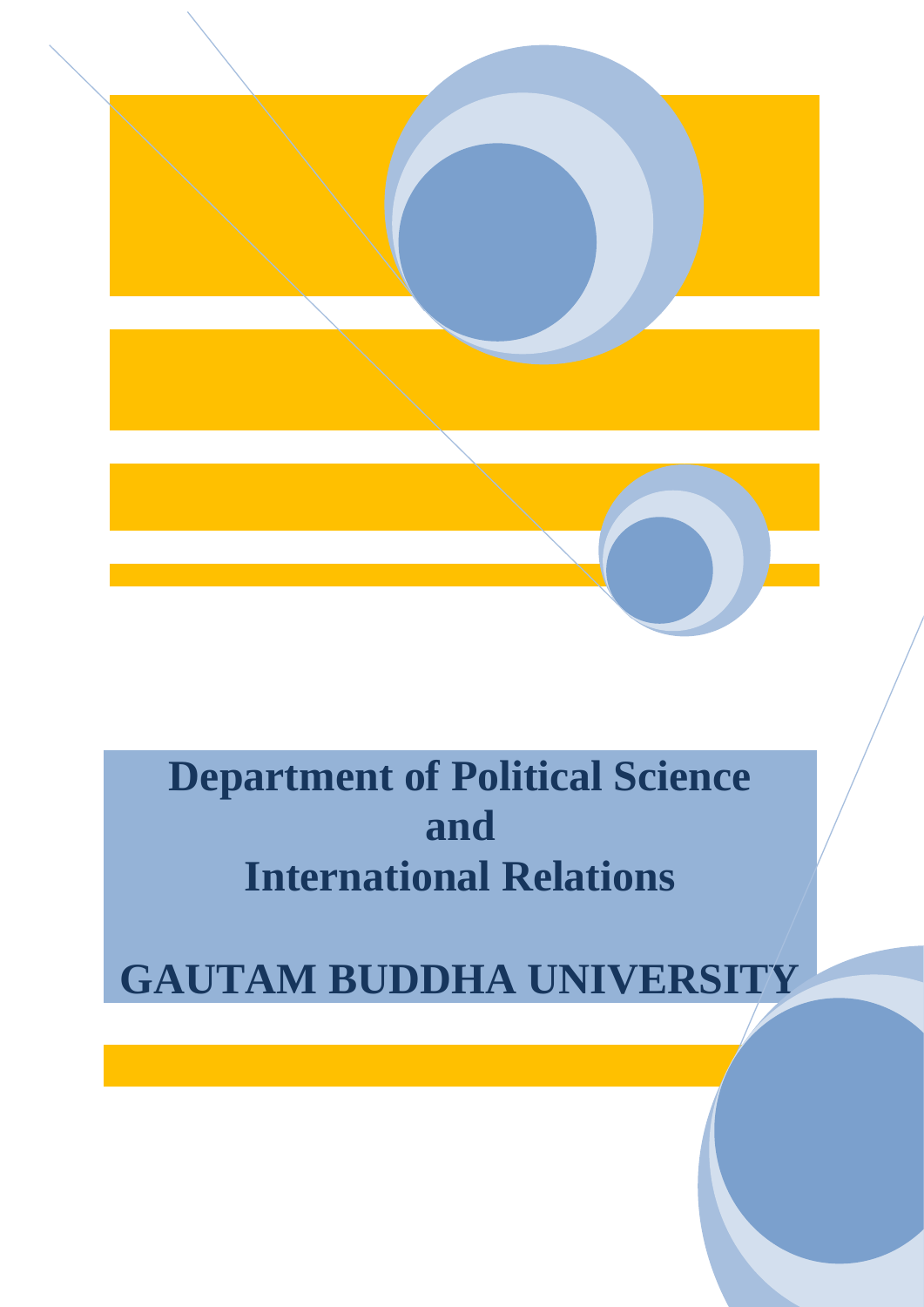

## **Department of Political Science and International Relations SCHOOL OF HUMANITIES AND SOCIAL SCIENCES**

#### **ABOUT DEPARTMENT**

Department of Political Science and International Relations (DoPS&IR) is one of the flourishing departments of the School of Humanities and Social Sciences (SoHSS). The Department is fully committed to serve to the egalitarian liberal tradition of intellectual curiosity and academic rigour. The core objective of the Department is to inspire students to become passionate and enable them to think critically about public life and public institutions. Since politics is the master key to open a multitude of avenues in the quest for a good society, understanding how individuals shape their public life to collectively strive to accomplish their objects can best be unfolded by the disciplinary inquiry with the application of suitable methodologies and approaches. A comprehensive layout of the programmes undertaken at the Department is a well-intended effort in that direction. The Department believes that it is essential to provide all students with grounding in institutions, theory, and political processes. Students are equipped with the tools to analyze policy issues and to conduct and evaluate research. The outstanding reputation of the Department can largely be attributed to the strength of the faculty members. The interdisciplinary nature of the faculty brings a wealth of professional and academic experience into the classroom. The Department offers B.A.(Hons.) at the Graduation level, M.A. at the Post Graduation level, and the Ph.D.

#### **PROGRAMMES**

#### **B.A. (Hons.) POLITICAL SCIENCE**

B.A. (Hons.) Political Science is an undergraduate three-year (six semesters) full time programme with an intake of 60 students. The undergraduate courses of the Department are designed to develop critical understanding among the young minds about the public life, public institutions, morality and ethics, and governing structure cutting across the historical stages. As a popular subject across the discipline of social sciences, Political Science has also been useful for competitive examinations. The large part of their syllabi is buttressed by Political Science.

#### **M.A. POLITICAL SCIENCE AND INTERNATIONAL RELATIONS**

M.A. in Political Science and International Relations is two-year (four semesters) full time programme with an intake of 30 students in every academic year. The programme is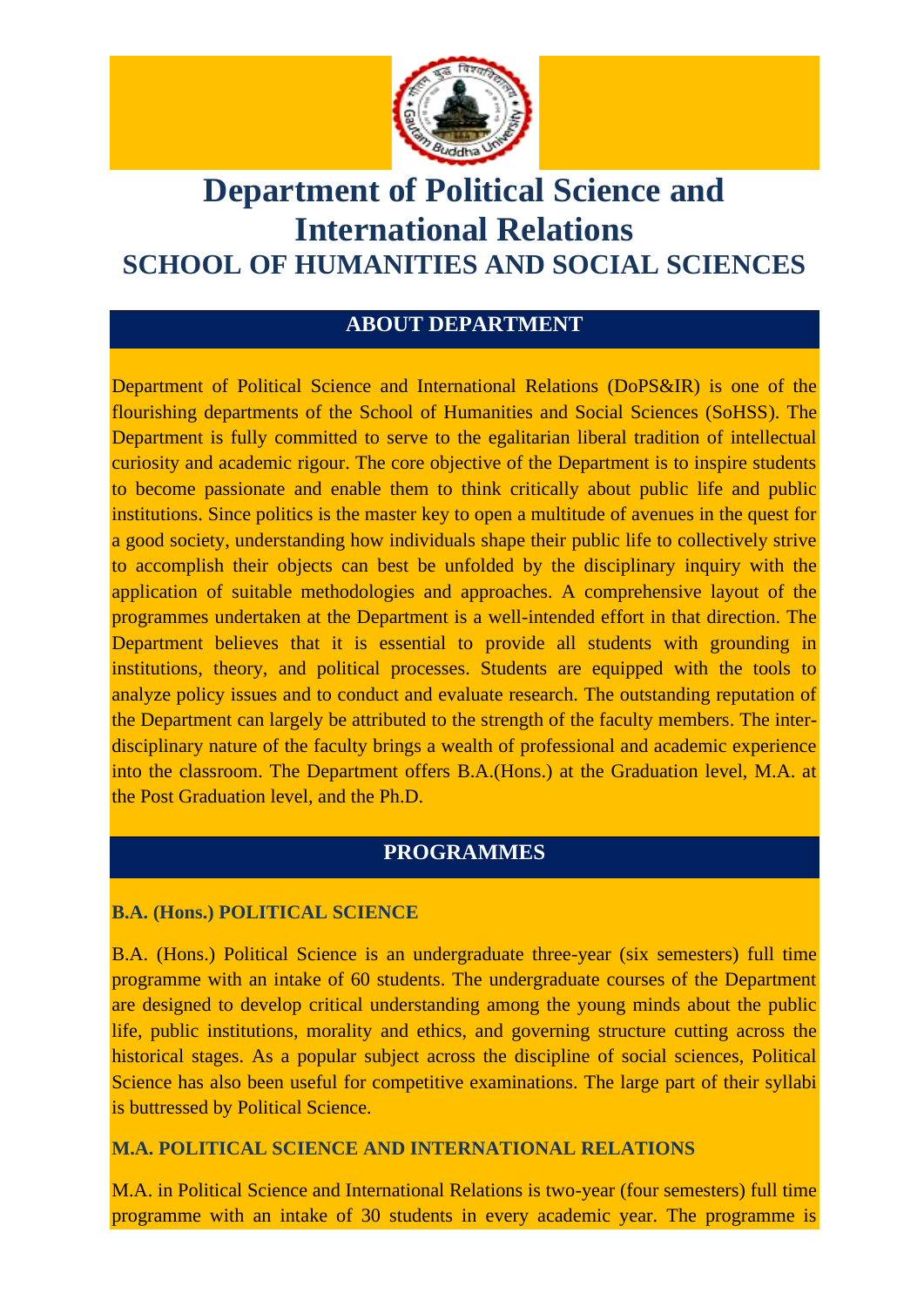divided into four semesters crafting specifically by putting the disciplinary knowledge more condensed and deep as compared to the graduation level. This PG programme aims at building up the rich, diverse yet profound understanding of political phenomena, ideas, institutions and also increasingly complex relations which encompass patterns of interaction between states and transnational actors, and issues and factors shaping the present day's international order.

#### **DOCTORAL PROGRAMME**

The Department offers a platform for the significant multidisciplinary researches within a range of the issues encompassing politics both in national and international contexts.

## **PROFILE OF FACULTY MEMBERS**



**Dr. Akshay Kumar Singh Head of Department**

Dr. Singh has been associated with Gautam Buddha University for more than 10 years as faculty of Political Science and International Relations. A doctorate from Jawaharlal Nehru University (JNU), Dr. Singh has also taught at the University of Delhi (DU) and undertook multiple courses at both the universities, which include Political Theory, International Relations, Human Rights, Indian Government and Politics, Development Induced Conflict and Local Governance, etc. Dr. Singh's research area encompasses human security, which he has inquired about from both theoretical and analytical perspectives. As a recipient of UGC, ICSSR, and JNU fellowships, he acquired incisive insight into his research area by visiting the University of Bradford and the London School of Economics and Political Science. Currently, Dr Singh has held several key administrative positions in the University such as coordinators of two different centres of studies; member, IQAC, NAAC, Proctorial Board and Students' Affairs, University Admissions Committee, Board of Studies (BoS) of the School of Law, Equivalence Committee of the University, etc. Out of three enrolled doctoral candidates one has been awarded and the two are undergoing. Besides several PG dissertations have also been supervised. He has occasionally participated in the national TV debates, especially on Lok Sabha TV. Dr. Singh has published a book, numerous research papers in national and international research journals, chapters for edited books, developed e-contents for the University of Delhi, and has presented many research papers at national and international conferences.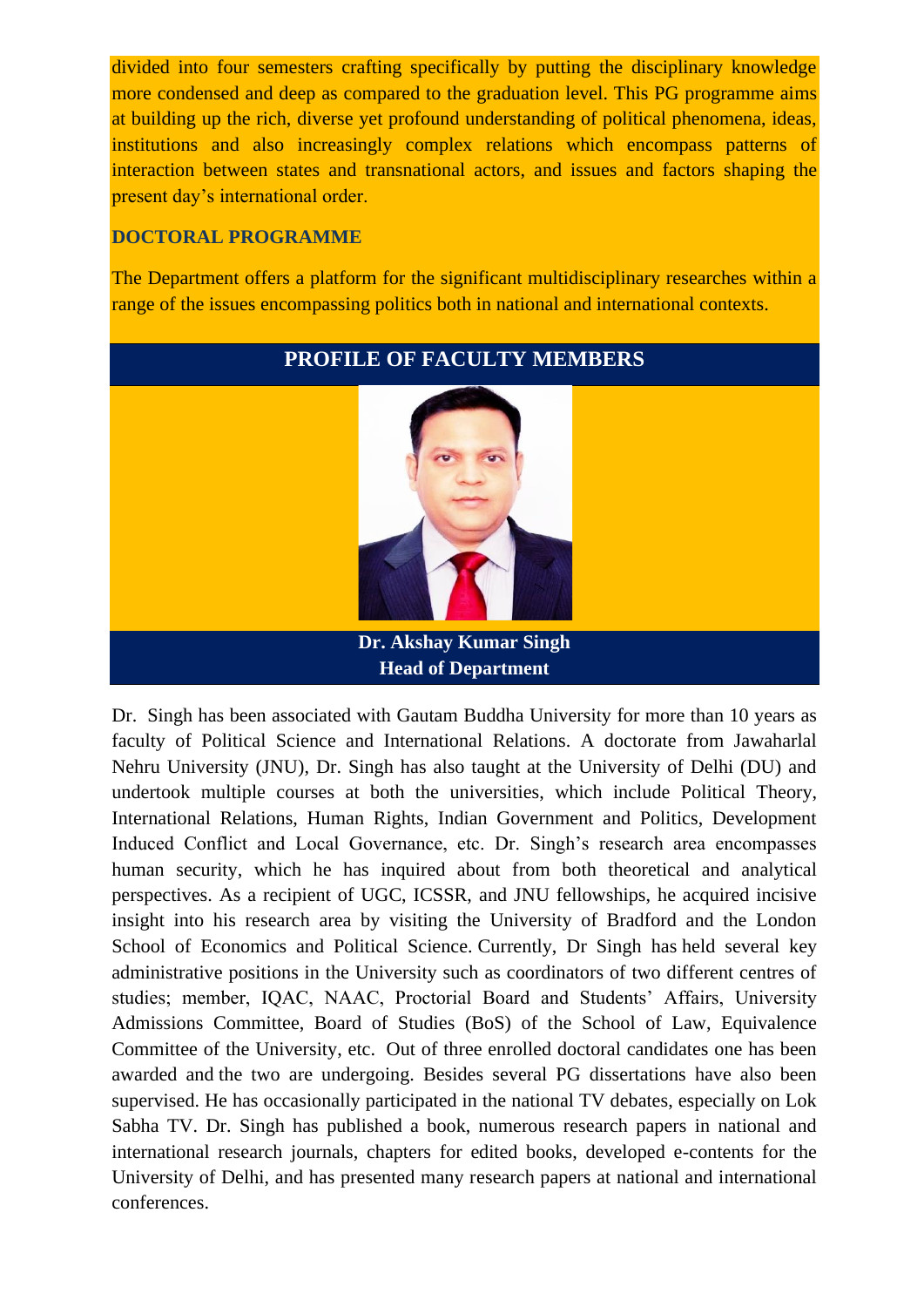- **Office Address:** Room No. L-113, School of Law, Justice & Governance Building
- **Off. Phone: +91-**120-2347007
- **Mobile:** 9953046618
- **Email:** [akshay@gbu.ac.in;](mailto:akshay@gbu.ac.in) akshay.phd@gmail.com
- **Qualifications:** Ph.D. (JNU), M.Phil. (JNU), M.A. (DU)
- **Teaching Areas /Specialization:** Nonconventional security, South Asia in international relations



- Assistant Professor at the Department of Political Science and IR, School of Humanities and Social Sciences, Gautam Buddha University, Greater Noida, U.P. India, 201312
- **Office Address:** Room No. 124, School of Management Building
- **Off. Phone:** 0120-2344427
- **Mobile:** 9968370258
- **Email:** mishrajnu@gmail.com
- **Qualifications:** Ph.D. (JNU)
- **Teaching Areas /Specialization:** Indian and Western Political Thought, South Asia in International Politics, Theories of International Relations
- **Experience:** 10 years



- Assistant Professor at the Department of Political Science and IRs, School of Humanities and Social Sciences, Gautam Buddha University, Greater Noida, U.P. India, 201312
- **Office Address:** Room No. 125, School of Management Building
- **Off. Phone:** 0120-2344425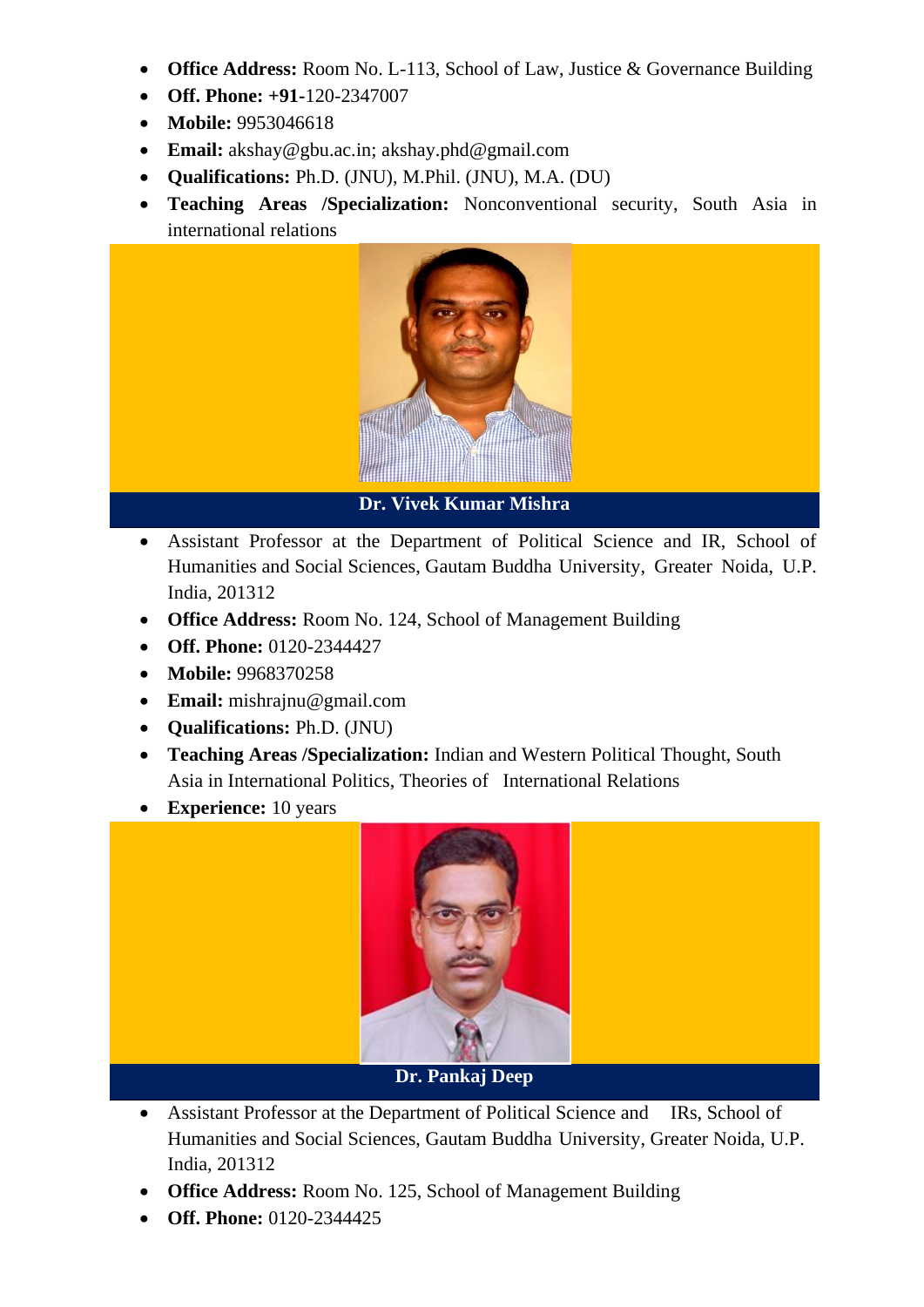- **Mobile:** 9810729674
- **Email:** ppankaj.deep@gmail.com
- **Qualifications:** Ph.D. (JNU)
- **Teaching Areas /Specialization:** Indian Government and Politics, Public Policy and Governance, Political Theory
- **Experience:** 10 years



- Faculty on Contract at the Department of Political Science and IR, School of Humanities and Social Sciences, Gautam Buddha University, Greater Noida, U.P. India, 201312
- **Off. Phone:** 0120-2344419
- **Mobile:** 8826270206
- **Email:** charurdubey@outlook.com
- **Qualifications:** Ph.D. (JNU)
- **Teaching Areas /Specialization:** International Relations
- **Experience: 4** years



**Dr. Subhash Singh**

- Faculty on Contract at the Department of Political Science and IR, School of Humanities and Social Sciences, Gautam Buddha University, Greater Noida, U.P. India, 201312
- **Off. Phone:** 0120-2344419
- **Mobile: 7835838686**
- **Email**: [subhashsingh.jnu@gmail.com](mailto:subhashsingh.jnu@gmail.com)
- **Qualifications:** Ph.D. (JNU)
- **Teaching Areas /Specialization:** International Relations
- **Experience: 1** year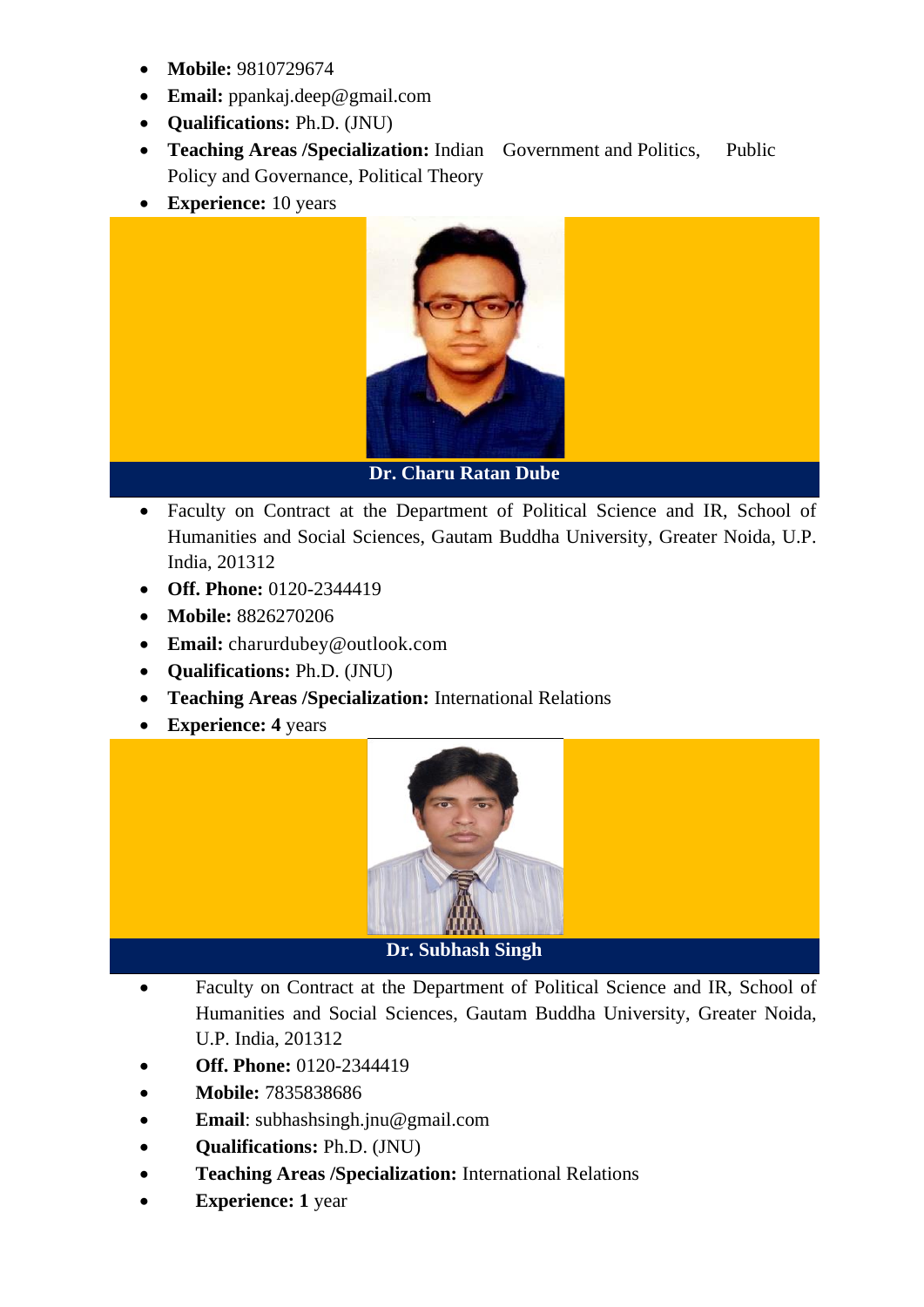

- Faculty on Contract at the Department of Political Science and IR, School of Humanities and Social Sciences, Gautam Buddha University, Greater Noida, U.P. India, 201312
- **Off. Phone:** 0120-2344419
- **Mobile:** 9410017178
- **Email:** [phyomega@gmail.com](mailto:phyomega@gmail.com)
- **Qualifications:** Ph.D. (Pursuing)
- **Teaching Areas /Specialization:** International Relations
- **Experience: 2** years



**Mr. Arpan Banerjee**

- Faculty on Contract at the Department of Political Science and IR, School of Humanities and Social Sciences, Gautam Buddha University, Greater Noida, U.P. India, 201312
- **Off. Phone:** 0120-2344419
- **Mobile:** 8383902637
- **Email**: arpanbanerjeedu@gmail.com
- **Qualifications:** M.Phil.(DU)
- **Teaching Areas /Specialization:** International Relations
- **Experience: 1** year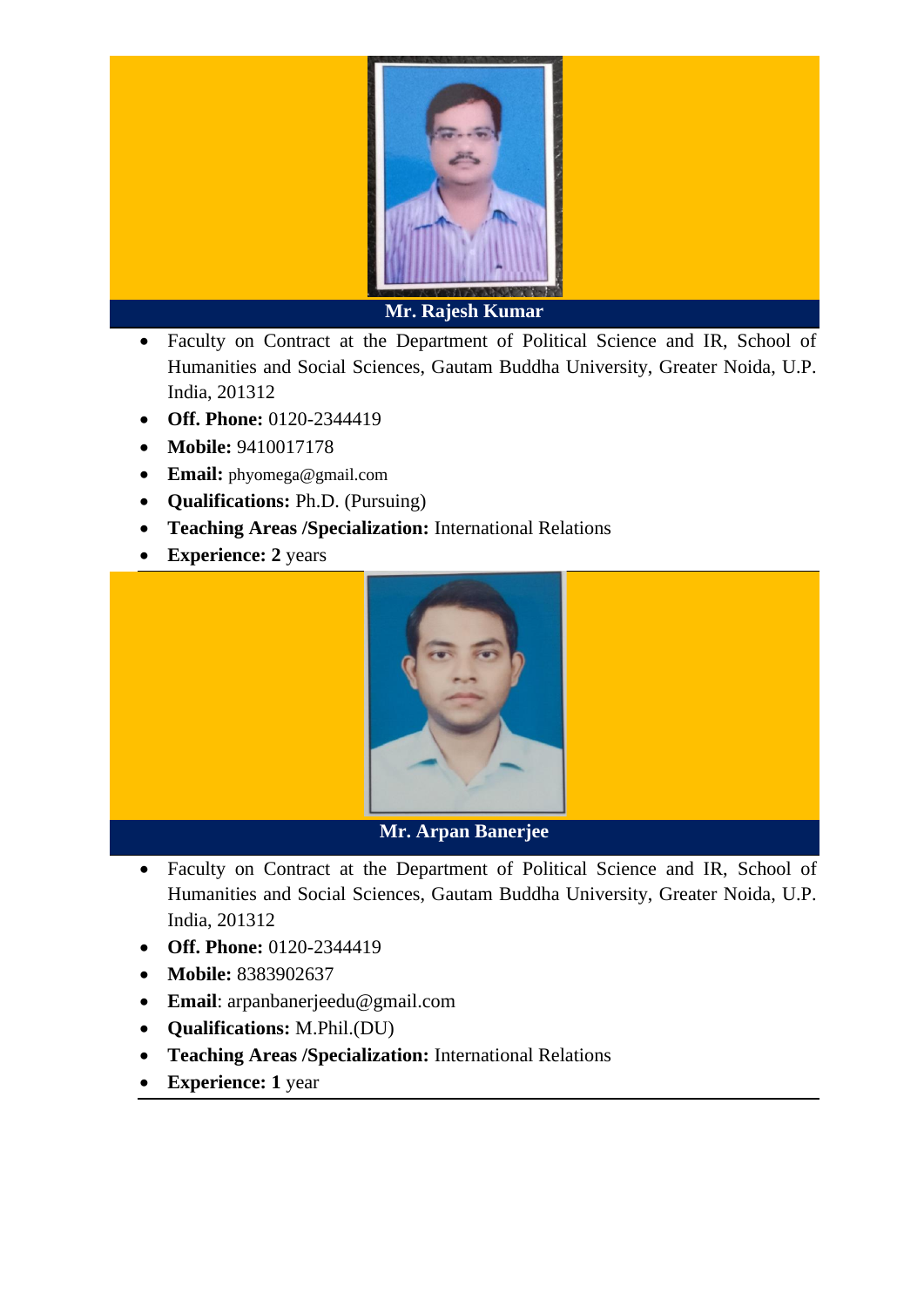| <b>Course Structure</b><br><b>Based on CBCS</b><br><b>B.A.</b> (Hons.) Political Science |                          |                |  |  |
|------------------------------------------------------------------------------------------|--------------------------|----------------|--|--|
| <b>S. N.</b>                                                                             | <b>Semesters</b>         | <b>Credits</b> |  |  |
|                                                                                          | 1 <sup>st</sup> Semester | 22             |  |  |
| $\overline{2}$                                                                           | $2nd$ Semester           | 22             |  |  |
| 3                                                                                        | 3 <sup>rd</sup> Semester | 26             |  |  |
| $\overline{4}$                                                                           | 4 <sup>th</sup> Semester | 26             |  |  |
| 5                                                                                        | 5 <sup>th</sup> Semester | 24             |  |  |
| 6                                                                                        | 6 <sup>th</sup> Semester | 24             |  |  |
|                                                                                          | <b>Total</b>             | 144            |  |  |

## **Details of Course under BA (Hons) Political Science**

|                                           | <b>Theory</b> | <b>Tutorials</b> | <b>Total</b> |
|-------------------------------------------|---------------|------------------|--------------|
| <b>Core Course</b>                        | $14x5=70$     | $14x1=14$        | 84           |
| <b>Discipline Specific Elective</b>       | $4x5=20$      | $4x1=4$          | 24           |
| <b>Generic Elective/Interdisciplinary</b> | $4x5=20$      | $4x1=4$          | 24           |
| <b>Ability Enhancement Compulsory</b>     | $3x2=6$       |                  | 06           |
| <b>Ability Enhancement Elective</b>       | $2x2=4$       |                  | 04           |
| <b>Total Credit</b>                       |               |                  | 142          |

#### **Semester-I**

| <b>Sl. No</b>  | <b>Codes</b>  | <b>Core Courses</b>                                       | <b>Theory</b>  | <b>Credit</b> |
|----------------|---------------|-----------------------------------------------------------|----------------|---------------|
|                |               |                                                           | +Tutorial      |               |
| T              | <b>PS 101</b> | <b>Understanding Political Theory</b>                     | $5 + 1$        | 6             |
| $\overline{2}$ | <b>PS 103</b> | <b>Indian Government and Politics</b>                     | $5 + 1$        | 6             |
|                |               | <b>Ability Enhancement Compulsory Course (AECC)</b>       |                |               |
| 3              | <b>EN105</b>  | <b>Communicative English</b>                              | $\overline{4}$ |               |
|                |               | <b>Generic Elective (GE-1) (Any one of the following)</b> |                |               |
| 5              | <b>PS105</b>  | <b>Human Rights</b>                                       | $5 + 1$        | 6             |
| 6              | <b>PS107</b>  | <b>Indian Nationalism</b>                                 | $5 + 1$        | 6             |
| 7              | <b>PS109</b>  | <b>United Nations Organisation</b>                        | $5 + 1$        | 6             |
|                |               | <b>Total</b>                                              |                | 22            |

#### **Semester-II**

| $\mathbf{S}$ . N. | Codes        | Core Courses                                 | <b>Theory</b> | <b>Credit</b> |
|-------------------|--------------|----------------------------------------------|---------------|---------------|
|                   |              |                                              | +Tutorial     |               |
|                   | <b>PS102</b> | <b>Political Theory-Concepts and Debates</b> |               |               |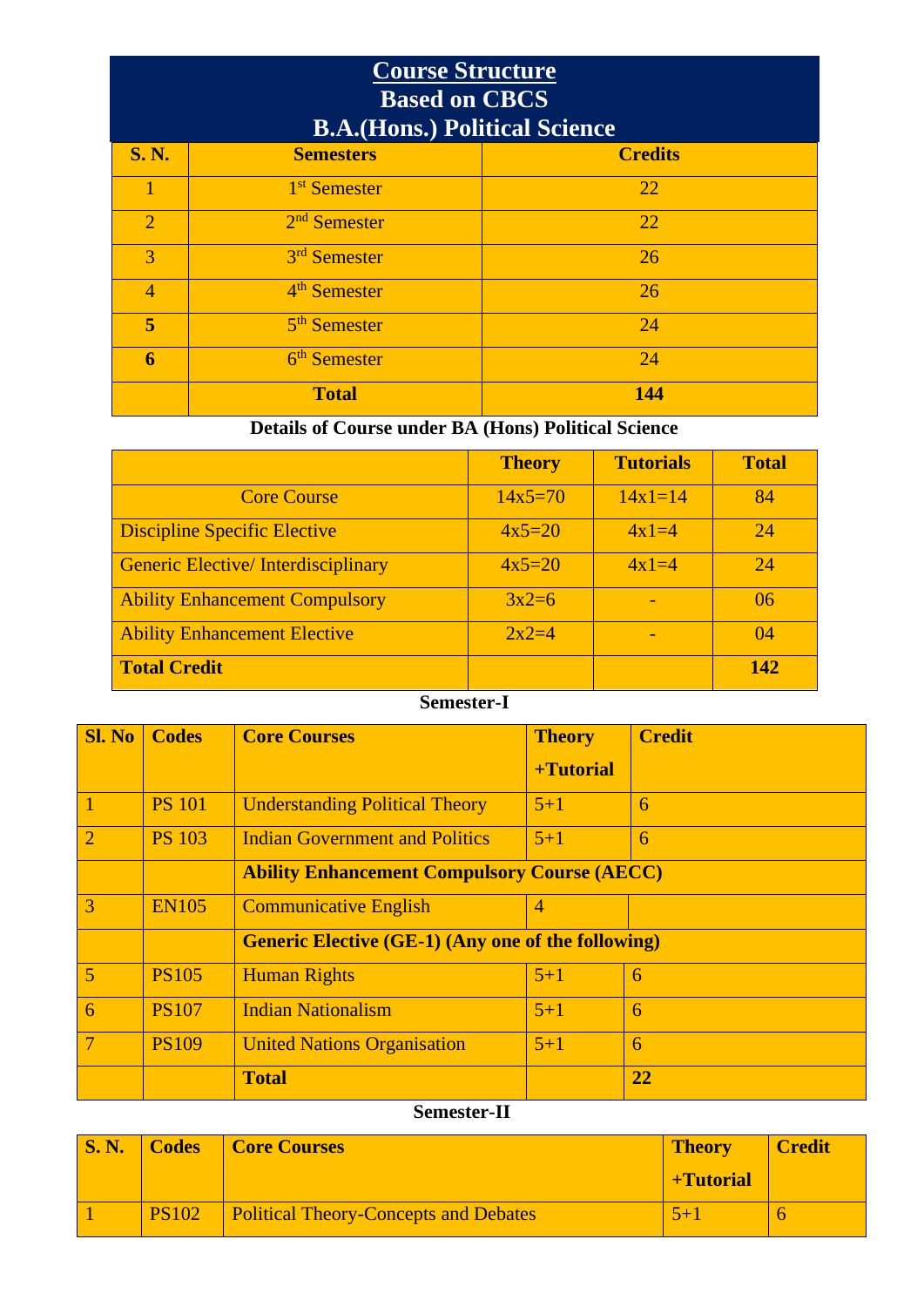|   | <b>PS104</b> | <b>Classical Western Political Philosophy</b>              | $5+1$          | 6  |
|---|--------------|------------------------------------------------------------|----------------|----|
| 3 | <b>ES101</b> | <b>Environmental Studies (Compulsory)</b>                  | $\overline{4}$ | 4  |
|   |              | <b>Generic Elective (GE-II) (Any one of the following)</b> |                |    |
| 4 | <b>PS106</b> | <b>Social Harmony and Ambedkar</b>                         | $5 + 1$        | 6  |
| 5 | <b>PS108</b> | <b>Gender Justice</b>                                      | $5 + 1$        | 6  |
| 6 | <b>PS110</b> | <b>Understanding Globalisation</b>                         | $5 + 1$        | 6  |
|   |              | <b>Total</b>                                               |                | 22 |

#### **Semester-III**

| <b>Sl. No.</b> | <b>Codes</b> | <b>Core Courses</b>                                                      | <b>Theory</b>  | <b>Credit</b>  |
|----------------|--------------|--------------------------------------------------------------------------|----------------|----------------|
|                |              |                                                                          | +Tutorial      |                |
| $\mathbf{1}$   | <b>PS201</b> | <b>Contemporary Western Political Philosophy</b>                         | $5 + 1$        | 6              |
| $\overline{2}$ | <b>PS203</b> | <b>Theories and Issues of International Relations</b>                    | $5 + 1$        | 6              |
| 3              | <b>PS205</b> | <b>Comparative Government and Politics</b>                               | $5 + 1$        | 6              |
|                |              | <b>Generic Elective III Interdisciplinary (Any one of the following)</b> |                |                |
| $\overline{4}$ | <b>PS207</b> | <b>Gandhi and the Contemporary World</b>                                 | $5 + 1$        | 6              |
| 5              | <b>PS209</b> | <b>Governance Issues and Challenges</b>                                  | $5 + 1$        | 6              |
| 6              | <b>PS211</b> | <b>Politics of Development</b>                                           | $5 + 1$        | 6              |
|                |              | <b>Ability Enhancement-I</b> (Any one of the following)                  |                |                |
| $\overline{7}$ | <b>PS213</b> | <b>Peace and Conflict Resolution</b>                                     | $\overline{2}$ | $\overline{2}$ |
| 8              | <b>PS215</b> | Legislative Procedure in India                                           | $\overline{2}$ | $\overline{2}$ |
|                |              | <b>Total</b>                                                             |                | 26             |

## **Semester-IV**

| <b>Sl. No.</b> | <b>Codes</b> | <b>Courses</b>                                                                     | <b>Theory</b> | <b>Credit</b> |
|----------------|--------------|------------------------------------------------------------------------------------|---------------|---------------|
|                |              |                                                                                    | +Tutorial     |               |
|                | <b>PS202</b> | <b>Public Administration</b>                                                       | $5 + 1$       | 6             |
| $\overline{2}$ | <b>PS204</b> | <b>Ancient Indian Political Thought</b>                                            | $5 + 1$       | 6             |
| 3              | <b>PS206</b> | <b>Contemporary International Relations</b>                                        | $5 + 1$       | 6             |
|                |              | <b>Generic Elective IV Interdisciplinary (Any one of the following)</b>            |               |               |
| $\overline{4}$ | <b>PS208</b> | State Institutions and Civil Society Organisations in $\vert 5+1 \rangle$<br>India |               | 6             |
| 5              | <b>PS210</b> | <b>Political Sociology</b>                                                         | $5 + 1$       | 6             |
| 6              | <b>PS212</b> | <b>Local Governance in India</b>                                                   | $5 + 1$       | 6             |
|                |              | <b>Ability Enhancement-I (Skill Based) (Any one)</b>                               |               |               |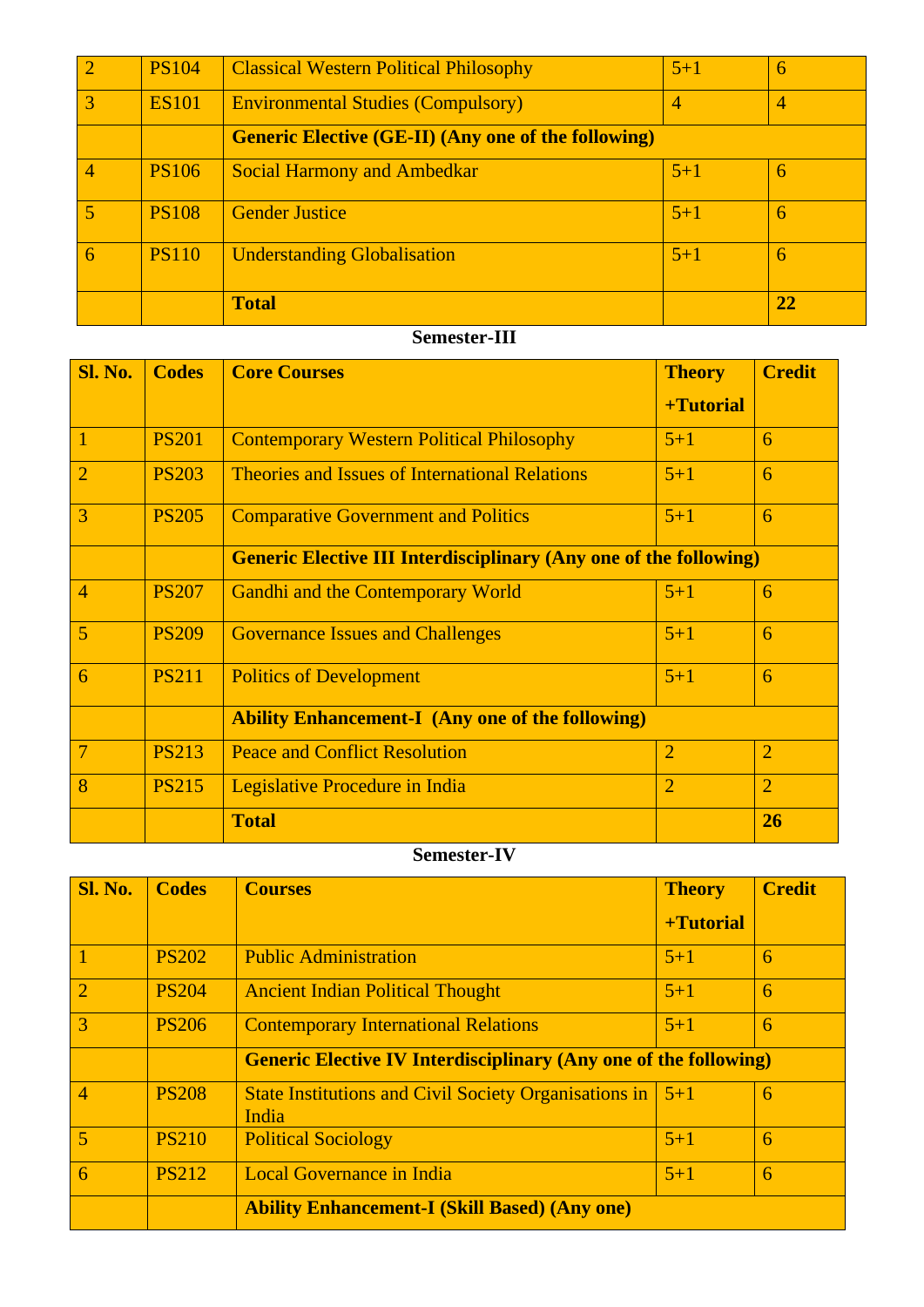|              | <b>Total</b>       | ΖŪ |
|--------------|--------------------|----|
| <b>PS216</b> | Indian Democracy   |    |
| PS2147       | Media and Politics |    |

## **Semester-V**

| Sl. No.         | <b>Codes</b> | <b>Core Courses</b>                                                  | <b>Credits</b> |    |
|-----------------|--------------|----------------------------------------------------------------------|----------------|----|
| $\vert$ 1       | <b>PS301</b> | <b>Political Process in India</b>                                    | $5 + 1$        | 6  |
| $\vert 2 \vert$ | <b>PS303</b> | <b>Modern Indian Political Thought</b>                               | $5 + 1$        | 6  |
|                 |              | <b>Discipline Specific Elective (DSE) (Any two of the following)</b> |                |    |
| $\vert 3 \vert$ | <b>PS305</b> | Citizenship in a Globalizing World                                   | $5 + 1$        | 6  |
| 4               | <b>PS307</b> | <b>Social Movements in Contemporary India</b>                        | $5 + 1$        | 6  |
| 5               | <b>PS309</b> | <b>Public Policy Analysis</b>                                        | $5 + 1$        | 6  |
| $6\overline{6}$ | <b>PS311</b> | <b>India's National Security</b>                                     | $5 + 1$        | 6  |
|                 |              | <b>Total</b>                                                         |                | 24 |

## **Semester-VI**

| <b>Sl. No.</b> | <b>Codes</b> | <b>Courses</b>                                                      | <b>Credits</b> |    |
|----------------|--------------|---------------------------------------------------------------------|----------------|----|
|                | <b>PS302</b> | <b>Social Justice</b>                                               | $5 + 1$        | 6  |
| $\overline{2}$ | <b>PS304</b> | India's Foreign Policy                                              | $5 + 1$        | 6  |
|                |              | <b>Discipline Specific Elective (DSE)(Any two of the following)</b> |                |    |
| 3              | <b>PS306</b> | <b>Human Security</b>                                               | $5 + 1$        | 6  |
| $\overline{4}$ | <b>PS308</b> | <b>Indian Federalism</b>                                            | $5+1$          | 6  |
| 5              | <b>PS310</b> | <b>International Terrorism</b>                                      | $5 + 1$        | 6  |
| 6              | <b>PS312</b> | <b>Understanding South Asia</b>                                     | $5 + 1$        | 6  |
|                |              | <b>Total</b>                                                        |                | 24 |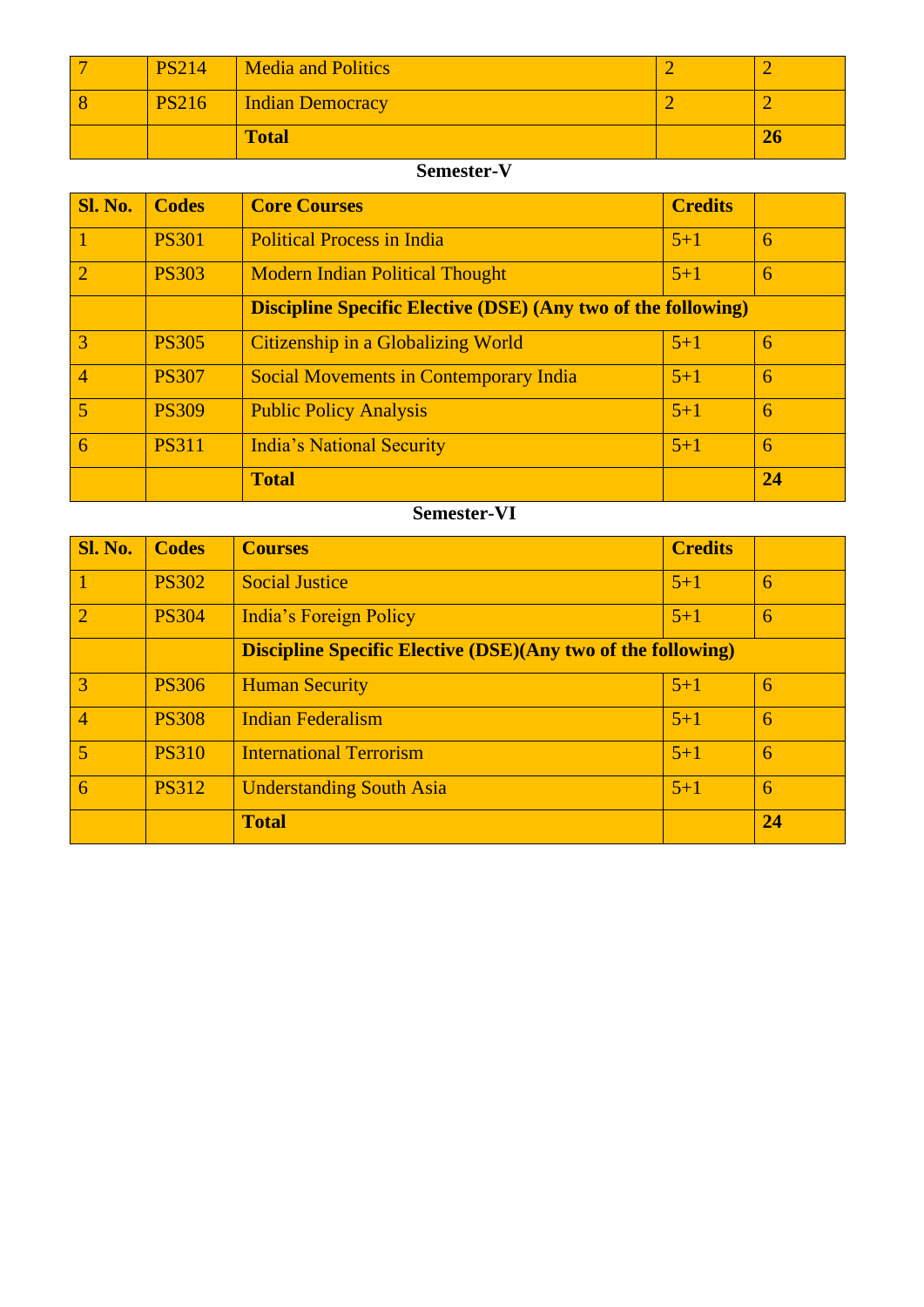## **Course Structure** MA Political Science and International Relations **Duration:** Two Years

| Sl No. | <b>Semesters</b>         | <b>Credits</b> |
|--------|--------------------------|----------------|
|        | 1 <sup>st</sup> Semester |                |
|        | 2 <sup>nd</sup> Semester | ı c            |
|        | 3rd Semester             |                |
|        | 4 <sup>th</sup> Semester |                |
|        | <b>Total</b>             |                |

#### **Semester-I**

| Sl.                     | <b>Codes</b>  | <b>Courses</b>                                                 | <b>Credits</b>           |
|-------------------------|---------------|----------------------------------------------------------------|--------------------------|
| <b>No</b>               |               |                                                                |                          |
|                         | <b>PR-501</b> | <b>Political Theory</b>                                        | $\overline{4}$           |
| $\overline{2}$          | <b>PR-503</b> | <b>Introduction to International Diplomacy</b>                 | 4                        |
| 3                       | <b>PR-505</b> | India's Foreign Policy                                         | 4                        |
| $\overline{\mathbf{4}}$ | <b>PR-507</b> | <b>Western Political Thought</b>                               | $\overline{\mathcal{A}}$ |
|                         |               | <b>Ability Enhancement Compulsory Course (Any one of the</b>   |                          |
|                         |               | <b>Followings)</b>                                             |                          |
| $\overline{5}$          | $ET-515$      | <b>Value Education</b>                                         | 3                        |
| 6                       | PS-513        | <b>Stress Coping in Youths</b>                                 | 3                        |
| $\overline{7}$          | <b>PR-515</b> | <b>Development and Local Governance</b>                        | 3                        |
| 8                       | <b>EN-531</b> | <b>Language, Culture and Society</b>                           | 3                        |
|                         |               | <b>Discipline Centric Elective (Any one of the Followings)</b> |                          |
| 9                       | <b>PR-509</b> | <b>Global Terrorism</b>                                        | 3                        |
| <b>10</b>               | <b>PR-511</b> | Social Integration in India                                    | 3                        |
| 11                      | <b>PR-513</b> | <b>Discourse on Nationalism</b>                                | 3                        |
|                         |               | <b>Total</b>                                                   | 22                       |

#### **Semester-II**

| Sl.                     | <b>Codes</b>  | <b>Courses</b>                                                 | <b>Credits</b> |
|-------------------------|---------------|----------------------------------------------------------------|----------------|
| <b>No</b>               |               |                                                                |                |
| $\mathbf{1}$            | <b>PR-502</b> | <b>Theories of International Relations</b>                     | $\overline{4}$ |
| $\overline{2}$          | <b>PR-504</b> | <b>Ancient Indian Political Thought</b>                        | $\overline{4}$ |
| 3                       | <b>PR-506</b> | <b>Indian Political System</b>                                 | $\overline{4}$ |
| $\overline{\mathbf{4}}$ | <b>PR-508</b> | <b>Public Administration</b>                                   | $\overline{4}$ |
|                         |               | <b>Discipline Centric Elective (Any one of the Followings)</b> |                |
| 5                       | <b>PR-510</b> | <b>State Politics in India</b>                                 | 3              |
| 6                       | <b>PR-512</b> | <b>Citizenship and Governance</b>                              | 3              |
| $\overline{7}$          | <b>PR-514</b> | <b>Foreign Policy of Major Powers</b>                          | 3              |
|                         |               | <b>Total</b>                                                   | 19             |